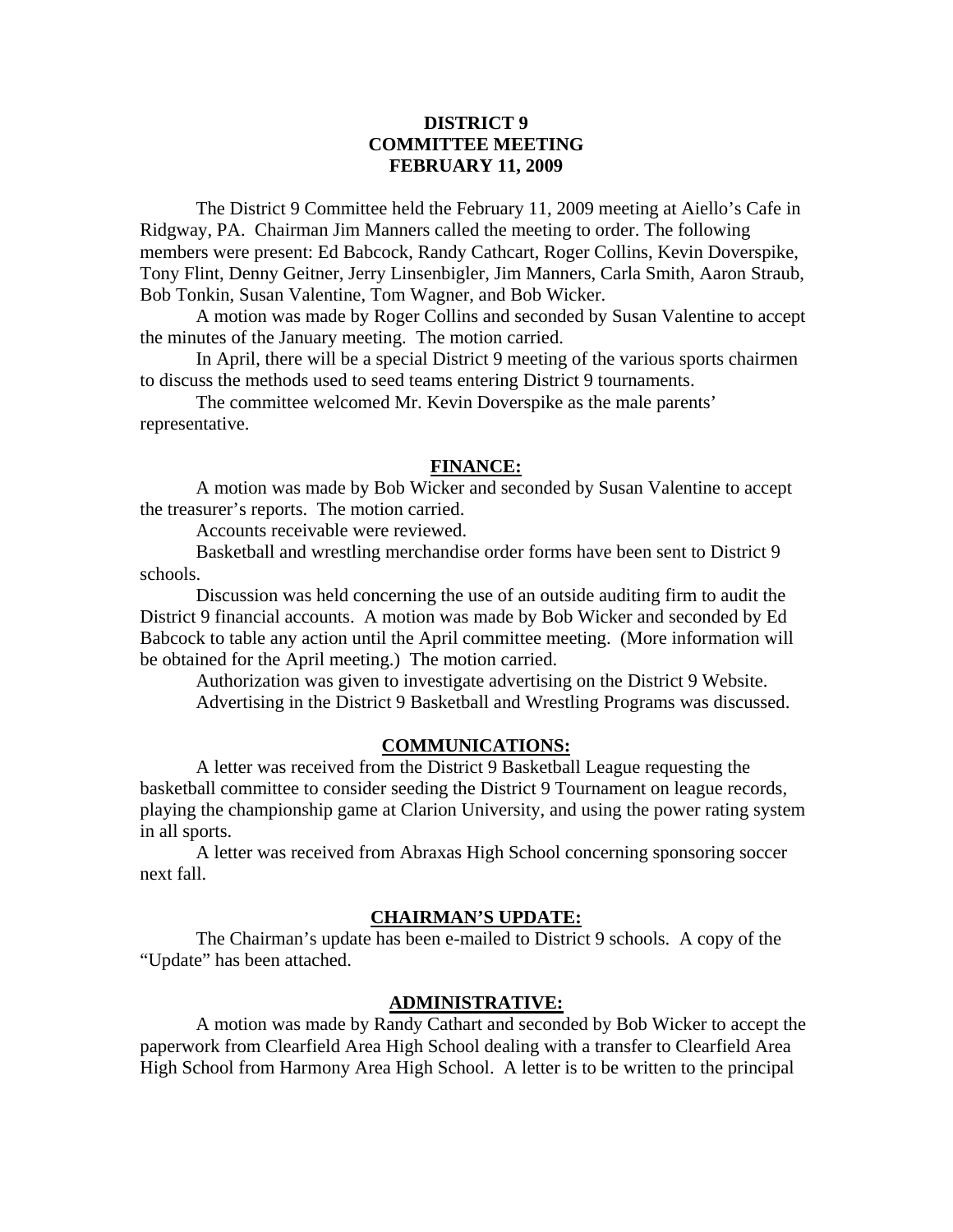of Clearfield Area High School requesting paperwork on transfers be completed in a timely manners. The motion carried.

 A motion was made by Susan Valentine and seconded by Ed Babcock to keep the date of the Annual Principals' Meeting and Banquet on April 1, 2009. The motion carried with three descending votes.

There was discussion on the clearances for PIAA officials.

 The use of an assigned "pin" numbers was discussed and will be an agenda item at the principals' meeting. The use of the "pin" number assures the submitted forms have been completed by the high school principal or their designee.

#### **ADMINISTRATIVE COMMITTEE:**

# **AWARDS:**

 Shortly, requests for bids for awards will be sent to venders. Hopefully, the contract for awards can be issued at the April meeting.

#### **CHEERLEADING:**

 From early polling of district chairmen, there seems to be no desire to have the PIAA sponsor competitive cheerleading.

# **OFFICIALS:**

 Twenty individuals took the February officials' exam and eleven people passed the test.

# **ELECTIONS:**

 All present committee members indicated they will re-run for the 2009 – 2010 District 9 Committee. Information concerning running for the district committee can be found in the District 9 Handbook on the District 9 Website or contact Roger Collins, election chairman. The deadline to complete paperwork to run for the committee is March  $1<sup>st</sup>$ .

## **WEBSITE:**

 The layout for sports pages and district tournaments was presented by Carla Smith. There was considerable discussion as to the purpose of the website. The consensus is the website is to provide information to District 9 schools.

# **SPORTS SPECIFIC COMMITTEES:**

# **GOLF:**

Increasing the number of classifications (2) has passed a second reading.

#### **FOOTBALL:**

 Increasing the number of classification from four to six has passed the first reading.

#### **SWIMMING AND DIVING:**

 The Districts 6/9 Championship Meet will be on February 27 and 28 at Penn State.

#### **BASKETBALL:**

The basketball committee met and approved the 2008 – 2009 basketball brackets.

#### **NOTES:**

Paperwork to run for the district committee is due by March 1, 2009.